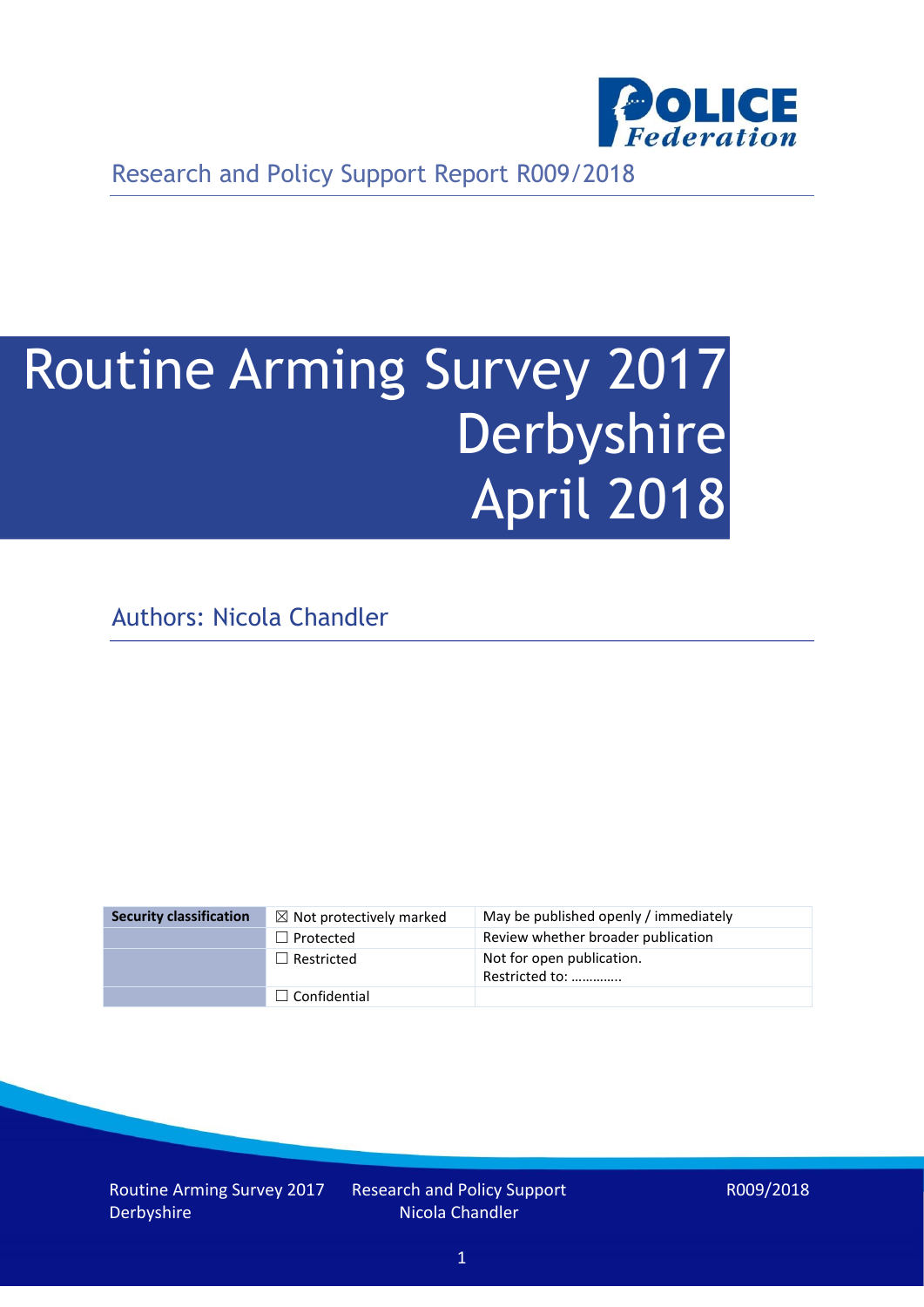## **INTRODUCTION**

This report provides a summary of responses to the PFEW routine arming survey received from respondents in Derbyshire.

The PFEW routine arming survey was open between 31st July and 1st September 2017. The survey asked respondents about their experiences and attitudes in the following areas:

- Satisfaction with their current access to armed support
- Views on routine arming
- Views on other protective measures and equipment
- The number of times respondents had felt their life had been threatened at work in the last two years

Where appropriate, details of average responses for the police service as a whole are also presented, differences between the national and local responses have not been tested statistically and therefore any differences reported are for guidance only and must be treated with caution.

### **RESPONSE RATE AND RESPONDENTS**

469 responses were received from respondents in Derbyshire. This reflects a response rate of approximately 28%, based on Home Office figures from 2017. This compares to a national response rate of 27% of federated rank members.

The findings presented in this report have a margin of error of 4%. This margin of error has been calculated using the number of responses received from officers in Derbyshire compared to the number of officers in the force as a whole. A margin of error of 5% or less is generally considered to be within the normal bounds of academic rigor. If this threshold has not been met, the results from this report must be interpreted more cautiously.

79% of responses from Derbyshire were received from male officers and 21% of responses were from female officers. 79% of respondents were Constables, 17% were Sergeants and 5% were Inspectors or Chief Inspectors.

57% of respondents said that they were in a frontline role.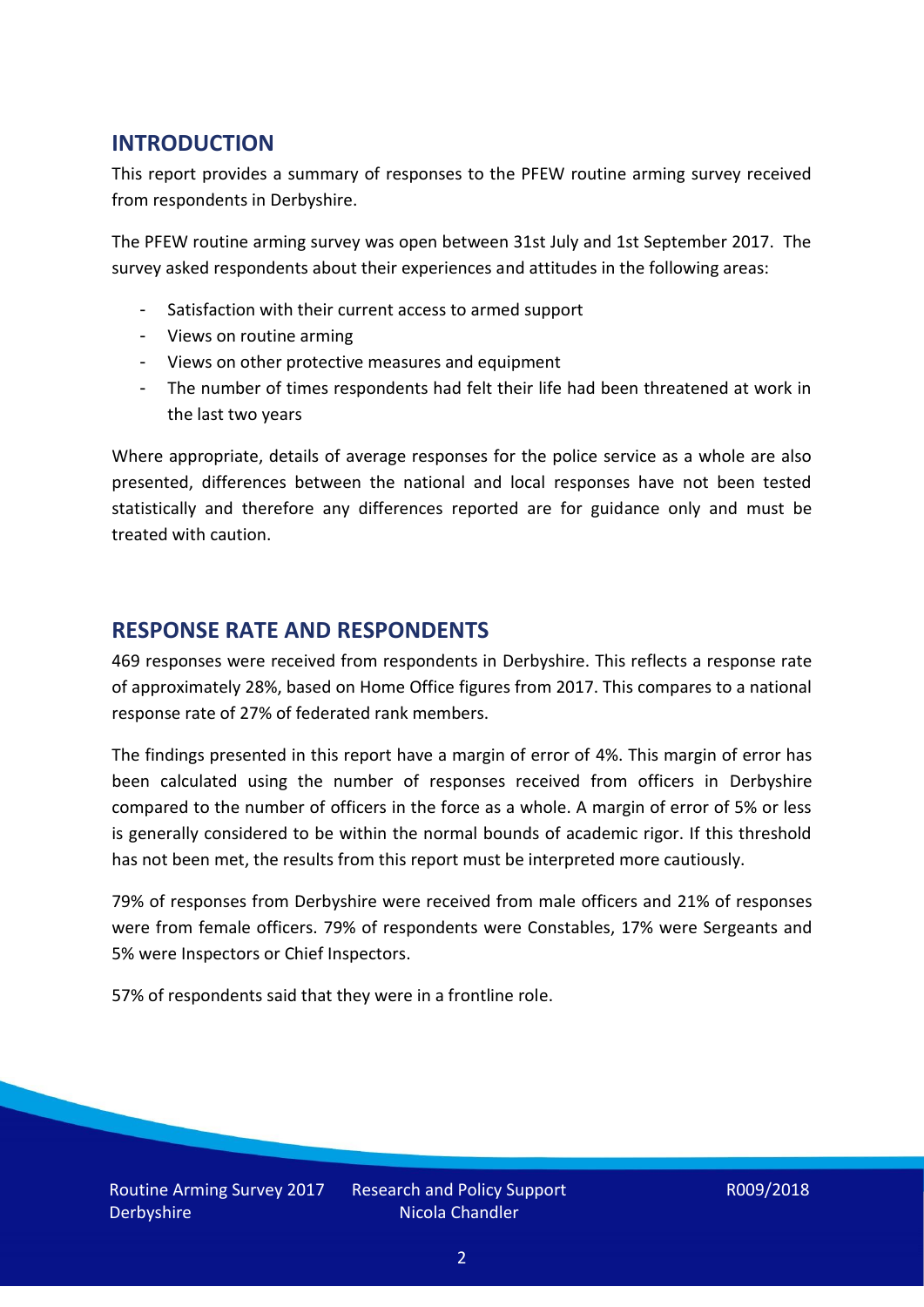## **SATISFACTION WITH CURRENT ARMED SUPPORT**

Of those respondents who had a view, 28% within Derbyshire said that they were either very or fairy satisfied that armed support would be readily available should they require it. In comparison, 73% were either not very or not at all satisfied that armed support would be available.

Nationally, 43% of respondents were either very or fairly satisfied that armed support would be readily available should they require it.

|                                                                                               | <b>Very satisfied</b> | <b>Fairly</b><br>satisfied | Not very<br>satisfied | Not at all<br>satisfied |
|-----------------------------------------------------------------------------------------------|-----------------------|----------------------------|-----------------------|-------------------------|
| How satisfied are you<br>that armed support is<br>readily available should<br>you require it? | 5%                    | 22%                        | 41%                   | 32%                     |

### **VIEWS ON ROUTINE ARMING**

37% of respondents within Derbyshire said that they were in favour of routine arming, insofar as they felt all officers should receive appropriate training and be armed at all times when on duty. This compares to 34% of respondents across England and Wales as a whole.

| All police officers<br>should receive<br>appropriate training<br>and be armed at all<br>times when on duty | All police officers<br>should receive<br>appropriate training<br>and firearms should<br>be issued to them as<br>and when necessary | <b>Firearms should not</b><br>be issued to all<br>police officers, but<br>more officers should<br>receive appropriate<br>training and be issue | The present number<br>of officers who are<br>specially trained to<br>carry firearms is<br>about right |  |
|------------------------------------------------------------------------------------------------------------|------------------------------------------------------------------------------------------------------------------------------------|------------------------------------------------------------------------------------------------------------------------------------------------|-------------------------------------------------------------------------------------------------------|--|
| 37%                                                                                                        | 16%                                                                                                                                | 42%                                                                                                                                            | 6%                                                                                                    |  |

60% of respondents within Derbyshire said that they would be prepared to be routinely armed whilst on duty. Nationally, this proportion was 55%. 10% of respondents within

Routine Arming Survey 2017 **Derbyshire** 

Research and Policy Support Nicola Chandler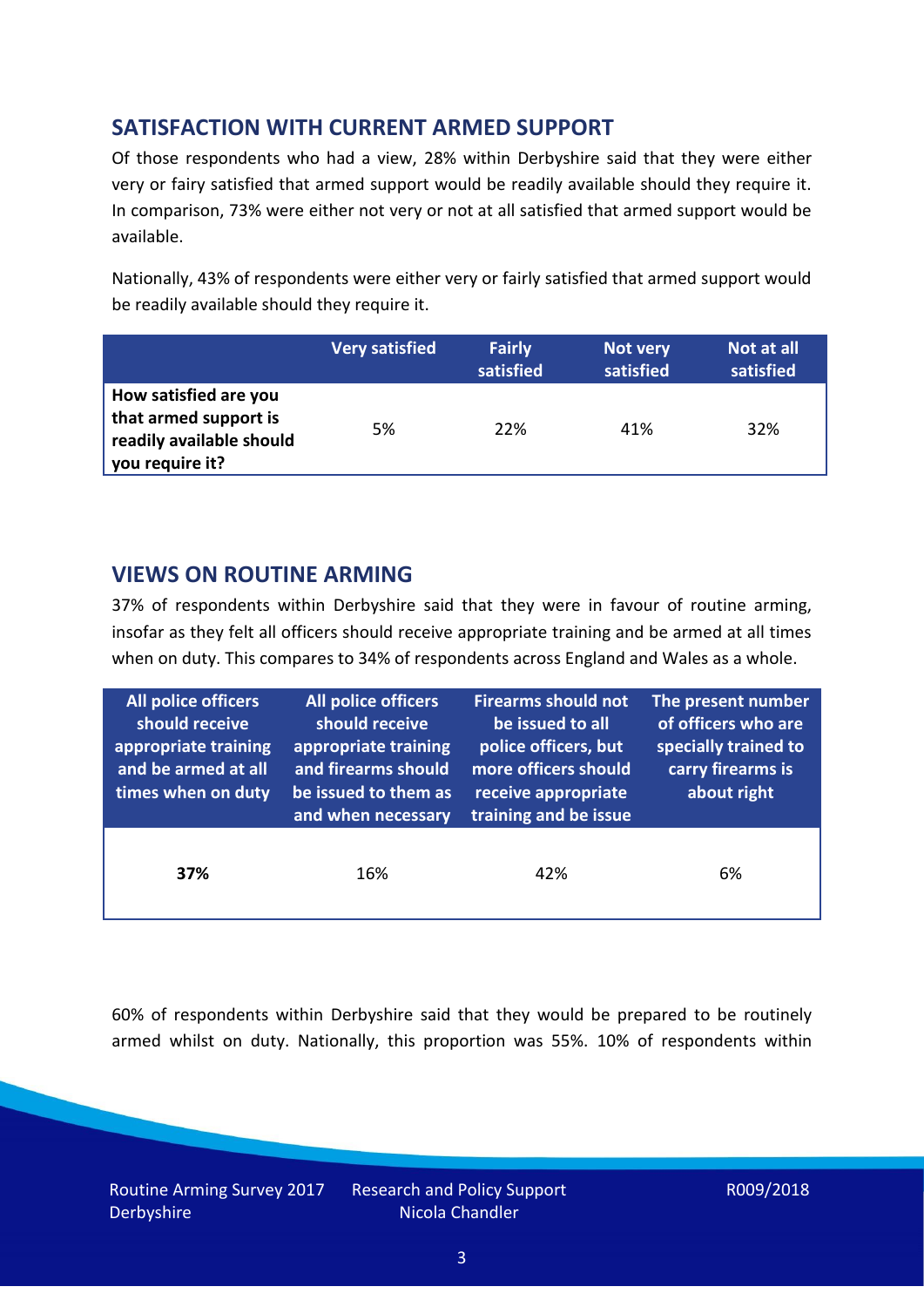Derbyshire, said that they would not carry a firearm whilst on duty under any circumstances, compared to 11% of respondents in England and Wales as a whole.

| I would be prepared<br>to carry a firearm at<br>all times on duty | I would be prepared<br>to carry a firearm<br>whilst on duty if<br>necessary | I would be prepared<br>to carry a firearm<br>whilst on duty if<br>ordered to do so | Under no<br>circumstances would<br>I carry a firearm<br>whilst on duty |
|-------------------------------------------------------------------|-----------------------------------------------------------------------------|------------------------------------------------------------------------------------|------------------------------------------------------------------------|
| 60%                                                               | 19%                                                                         | 11%                                                                                | 10%                                                                    |

### **VIEWS ON OTHER PROTECTIVE MEASURES AND EQUIPMENT**

6% of respondents in Derbyshire (for whom it is applicable to their role), said that they currently had access to double crewing at all times whilst on duty; 63%, said that they wanted access to double crewing at all times whilst on duty.

The proportion of respondents in Derbyshire who said that they have access to double crewing at all times on duty is lower than the national figure, where 11% of respondents have access to double crewing.

25% of respondents in Derbyshire (for whom it is applicable to their role), had access to Taser at all times whilst on duty; in comparison 76% said that they wanted to have access to Taser at all times whilst on duty.

The proportion of respondents in Derbyshire who have access to Taser at all times whilst on duty is higher than the proportion of respondents in England and Wales who had access to Taser at all time, which was 22%.

80% of respondents in Derbyshire (for whom it is applicable to their role), currently had access to Body Worn Video at all times whilst on duty; 87% wanted access to Body Worn Video at all times.

The proportion of respondents in Derbyshire who have access to Body Worn Video at all times whilst on duty is higher than in England and Wales as a whole; nationally 55% of respondents reported having access to Body Worn Video at all times whilst on duty.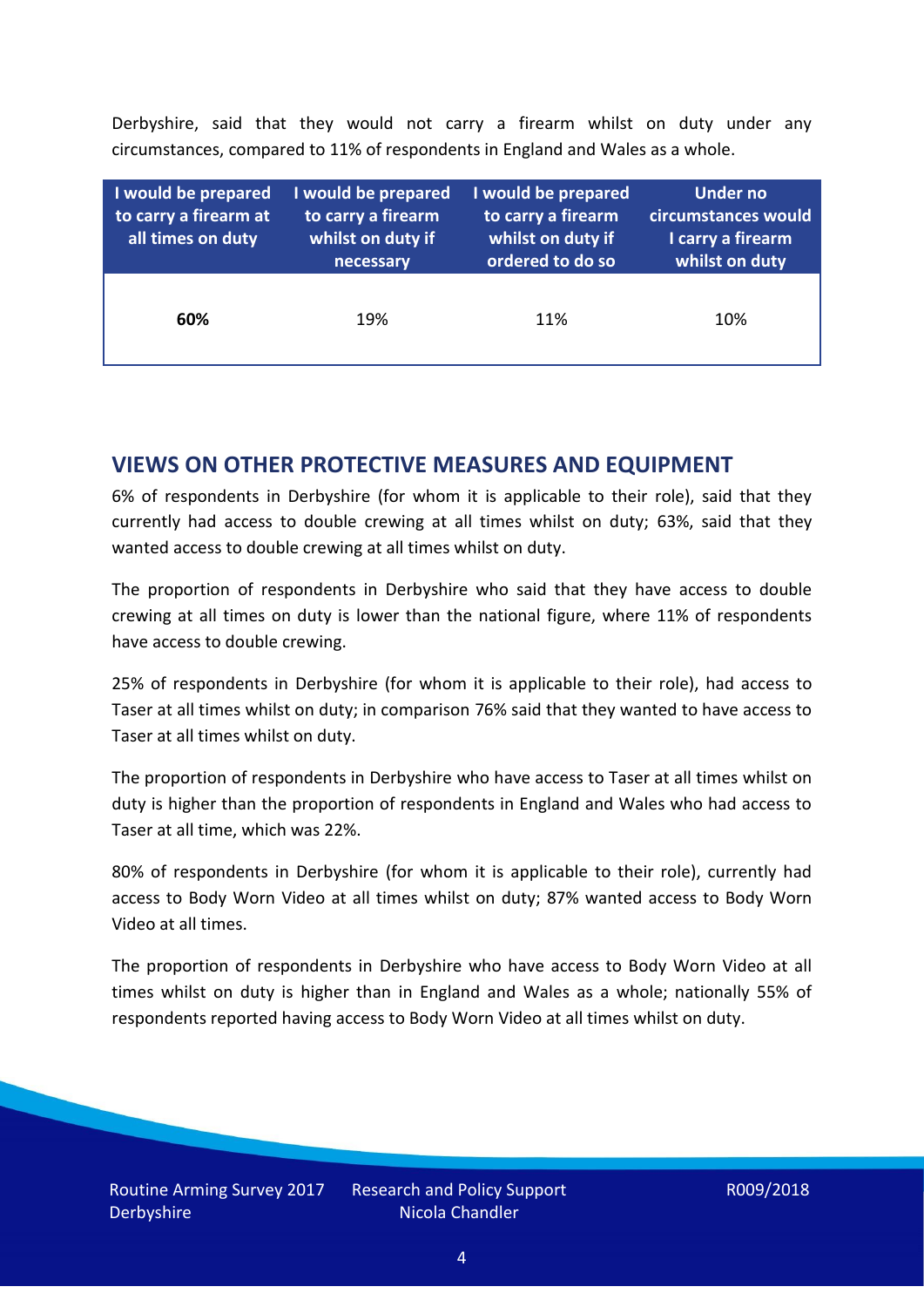| Officers regularly have access to (for<br>whom its applicable to their role): | <b>Double</b><br>crewing | <b>Body Worn</b><br><b>Video</b> | Taser |
|-------------------------------------------------------------------------------|--------------------------|----------------------------------|-------|
| <b>Never</b>                                                                  | 11%                      | 13%                              | 54%   |
| When deemed necessary by an officer<br>with appropriate authority             | 20%                      | 1%                               | 7%    |
| Upon my request whilst I am on duty                                           | 6%                       | 4%                               | 3%    |
| At all times whilst I am on duty                                              | 6%                       | 80%                              | 25%   |

### **THREATS TO LIFE**

51% of respondents in Derbyshire said that they had felt that their life was in serious danger at least once in the last two years as a result of a threat by a member the public whilst on duty. This is lower than the 54% of respondents within England and Wales as a whole who felt that their life had been in serious danger in the last two years.

A more detailed breakdown of the number of times respondents in Derbyshire felt that their life had been in serious danger in the last two years is provided below.

|                                                                                                                                                                              | <b>None</b> | <b>One</b> | Two | Three to<br>four | Five to<br>six | <b>Seven</b><br>or more |
|------------------------------------------------------------------------------------------------------------------------------------------------------------------------------|-------------|------------|-----|------------------|----------------|-------------------------|
| How many times in the<br>last two years have you<br>felt that your life was in<br>serious danger as a result<br>of a threat by a member<br>of the public, whilst on<br>duty? | 50%         | 15%        | 16% | 13%              | 3%             | 4%                      |

Research and Policy Support Nicola Chandler